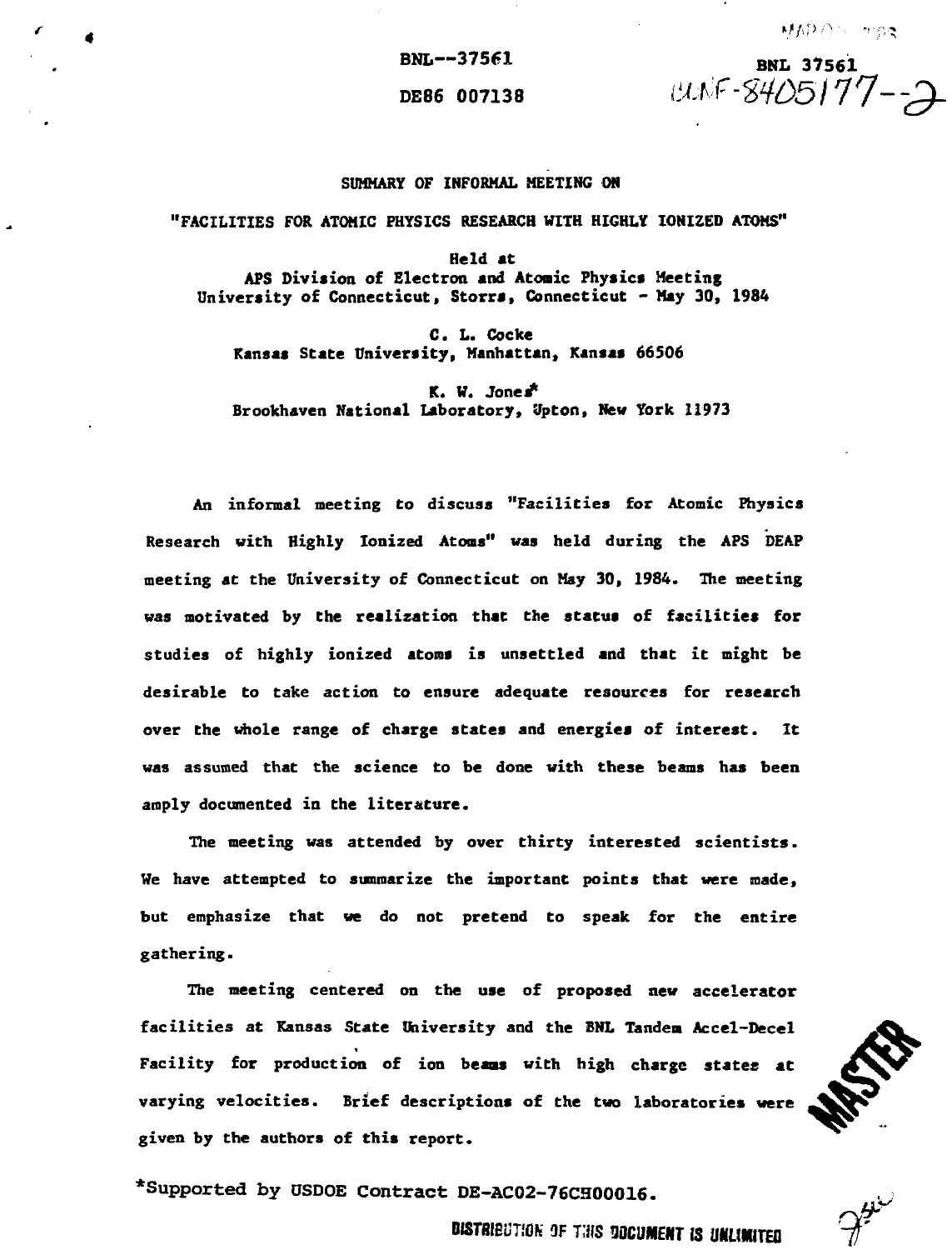**The discussion which followed centered largely on the BNL facility since inmediate action it necessary to keep it in use for atonic phyaics. '**

**The salient points that were aade xbout the BNL laboratory were the following:**

- **1. The BNL Accel-Decel capability is unique at the present tine. It unites work done with ECR- or EBIS-type ion sources at low energies with experiments using identical charge states at higher energies.**
- **2. The high energy capabilities are comparable to those which exist at the Hoiifield Tandem Laboratory, ATLAS at Argonne, or other laboratories with Tandea/Linac accelerators, e.g., Florida State or SUNY/Stony Brook.**
- **3. High quality negative ion beans up to 12 MeV are not available elsewhere.**
- **4. High current (- 100 liA peak} pulsed operation is available.**
- **5. The general quality of the BNL operation was agreed to be excellent. Fast users of the facility were very enthusiastic in their praise of the ease of doing experiments there.**

**- 2-**

 $\blacksquare$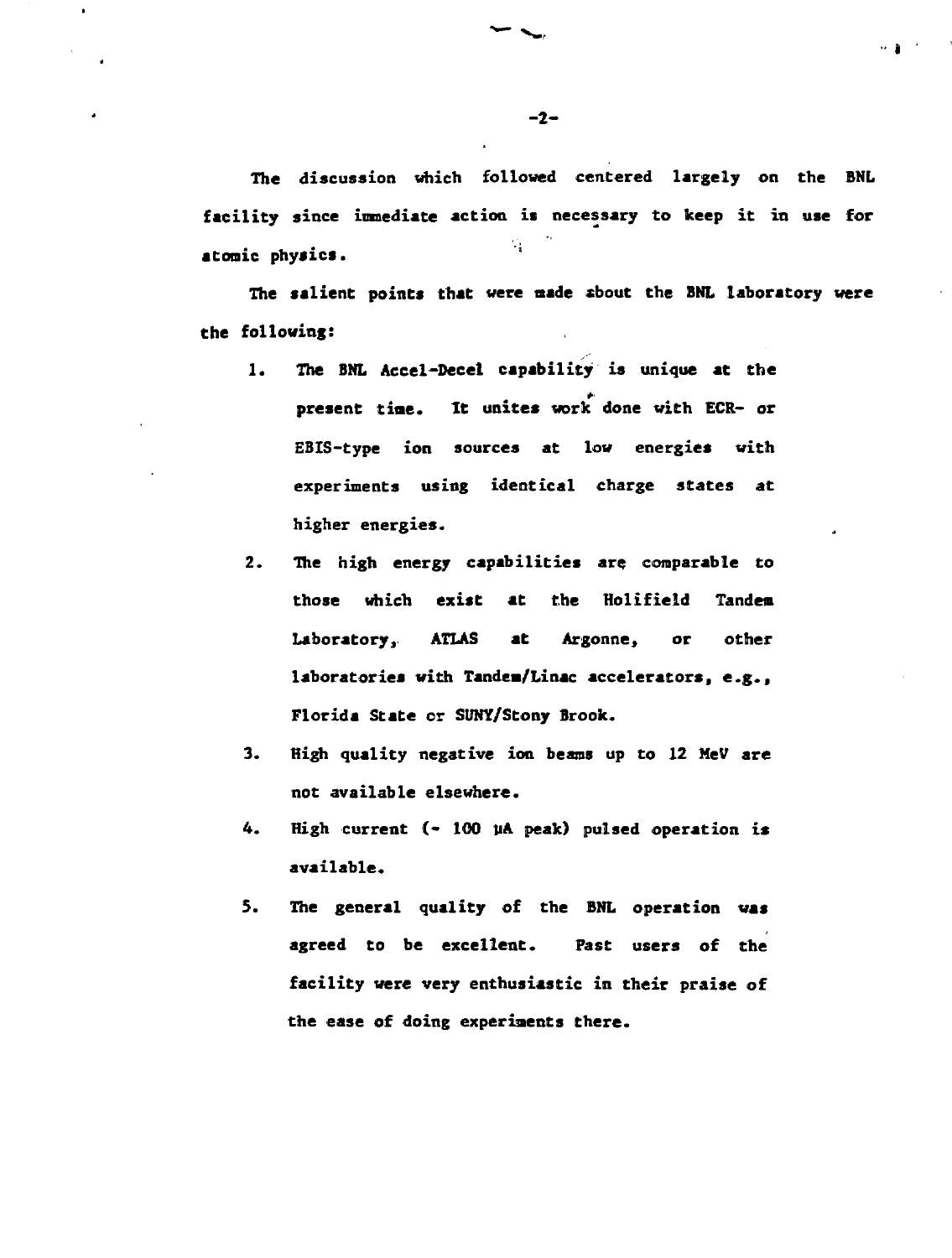**The coat of using the BHL Tandem accelerators as a dedicated** facility for atomic physics research 25% of the time was given as **\$200,000, \$400,000, and \$200,00 for the three fiscal years FY 1985-1987. The tiae fraction could probably be increased if the need exists and the money increased.**

**The ultimate requirement for the machines is, however, to be determined by their use for injecting heavy-ion beams into the ACS (Alternating Gradient Synchrotron) for experiments in relativistic heavy-ion physics.**

**Several people pointed out that the use of the laboratory as a dedicated facility would be very helpful and increase efficiency. This is because it would be possible to set up experiments in a semipermanent way for intermittent runs on a difficult experiment requiring complex equipment.**

**Some time was spent on consideration of capabilities of other laboratories in terms of the ions that could be provided, availability of beam time, and possibility of setting up dedicated beam lines. It became clear during this time that no other laboratory facilities presently in existence could be considered a complete substitute for the BNL laboratory used in a dedicated node.**

**It was also apparent that the KS0 accelerators when in full operation would extend what could be done at BNL and provide reasonable substitutes for many of the BHL beams.**

**The coordinated use of the accelerators at KSD and BNL would therefore be reasonable in terns of the uses for atomic physics**

**-3-**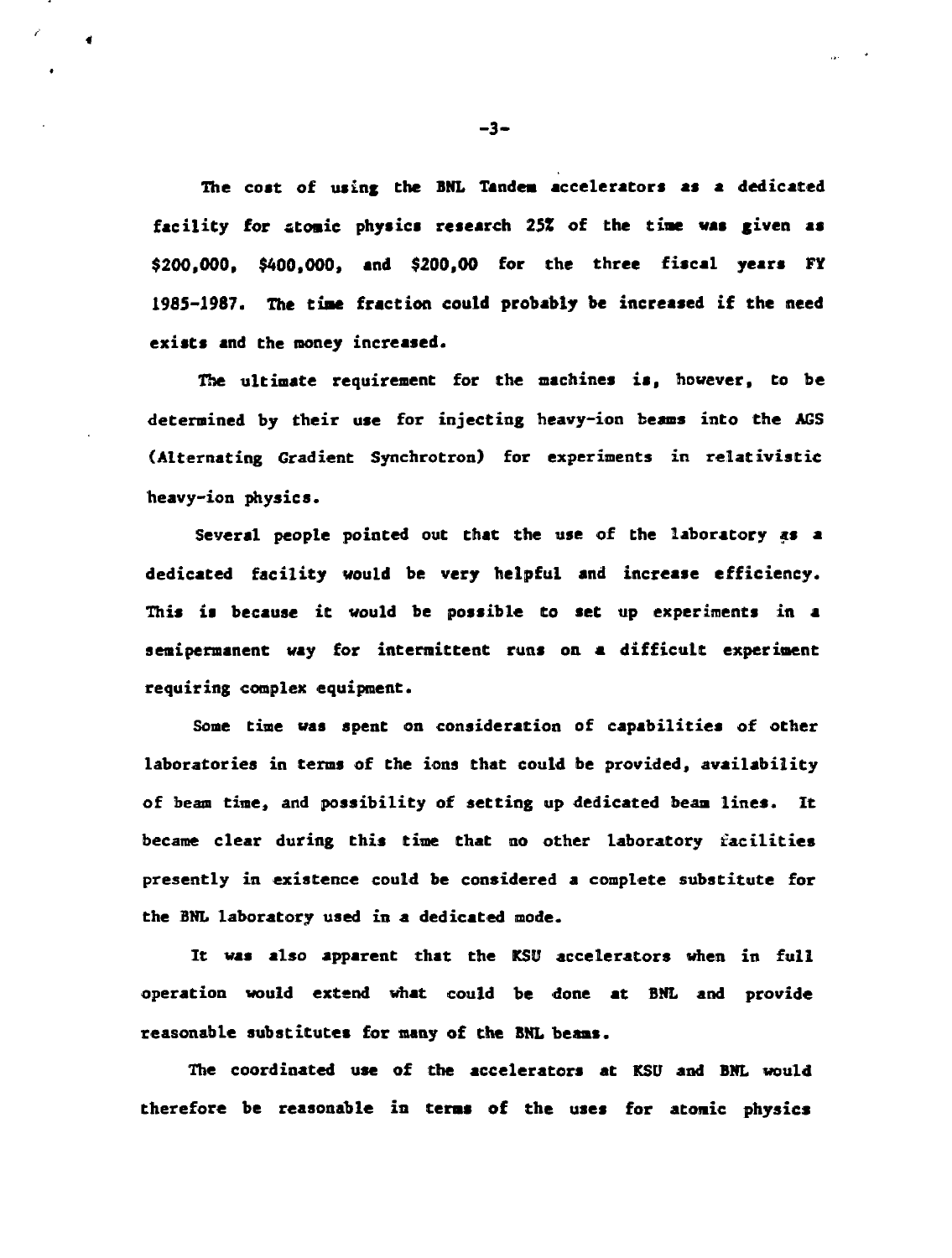**research. The period from the present until the KSO laboratory ia fully operational would be handled by the Brookhaven machines. Ongoing atonic physics programs would then be able to move to KSU for extension and completion. The necessity for continued use of BNL could be evaluated then to see if need for further operation existed. (It might be that 100Z use for nuclear physics will be required at that time.)**

**' Consideration was given to the cost for the proposed BNL project. Several people expressed the feeling that the cost was not large in absolute terns, and indeed was small compared to the magnitude and excellence of the accelerator facilities.**

> **The conclusion of this part of the meeting appeared to be that there Mere no strong objections to the proposals that had been put forward and Chat there were several highly positive reasons for proceeding to seek funding.**

**The discussions went on to consider the use of EBIS and ECR facilities for a brief time. It was pointed out that ECR sources at ORNL and LBL would be available for outside use for atomic physics, but would have other primary missions. The proposed EBIS souce at KSU would be available as a user facility and could be used for**